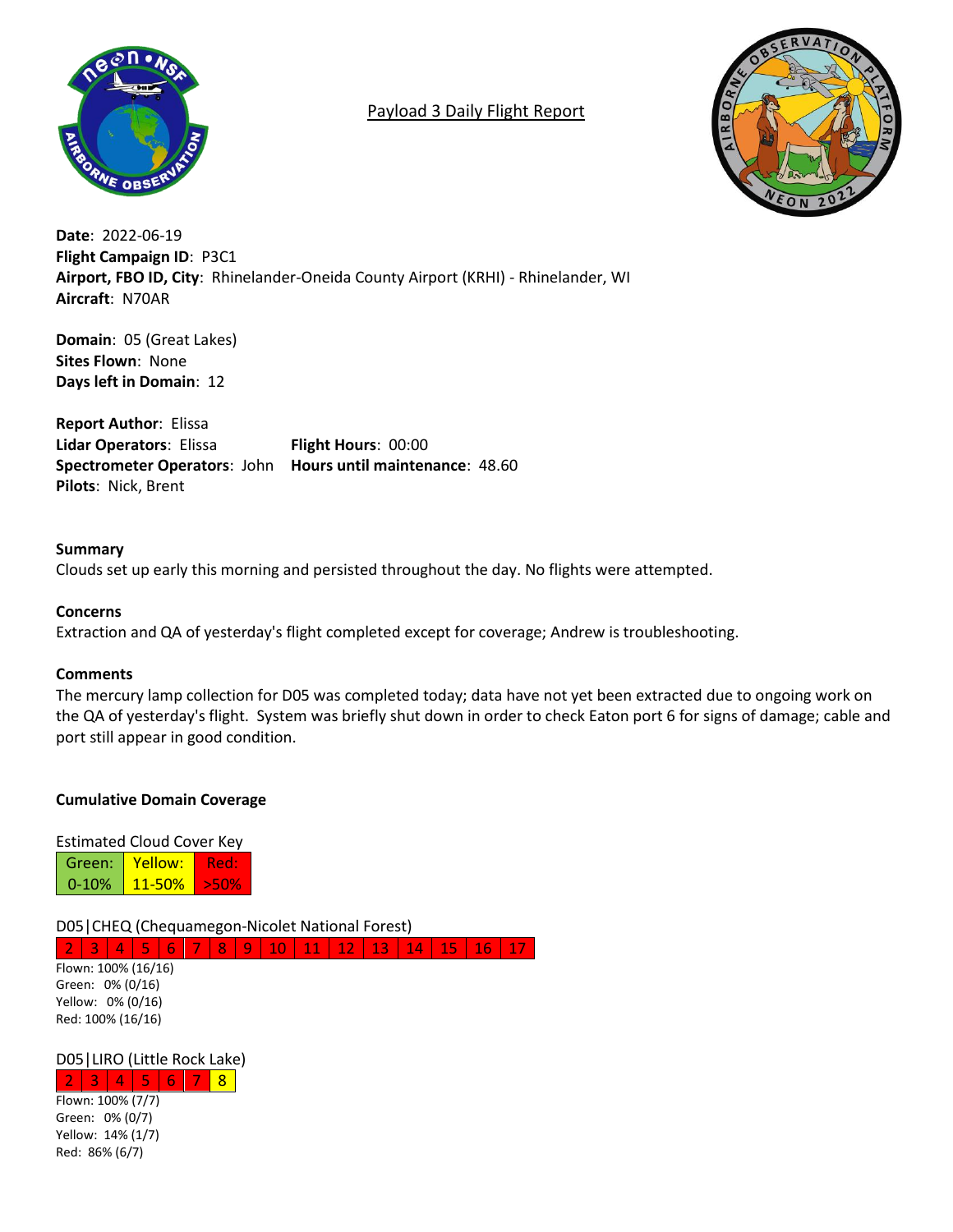D05|STEI\_TREE\_P1 (Steigerwaldt Land Services and Treehaven Priority 1)

## 2 3 4 5 6 7 8 9 10 11 12 13 14 15 16 17 18 19 20 21

 $22 \mid 23 \mid 24 \mid 25 \mid 26$ Flown: 100% (25/25) Green: 100% (25/25) Yellow: 0% (0/25) Red: 0% (0/25)

D05|STEI\_TREE\_P2 (Steigerwaldt Land Services and Treehaven Priority 2)

27 28 29 30 31 32 33 34 35 36 37 38 39 40 41 42 43 44

Flown: 100% (18/18) Green: 0% (0/18) Yellow: 17% (3/18) Red: 83% (15/18)

#### D05|UNDE (University of Notre Dame Environmental Research Center)

|                   |    | b  | 8  | 9  | 10 | 12 | 13 | 14 | 15 | 16 | 18 | 19 | 21 |
|-------------------|----|----|----|----|----|----|----|----|----|----|----|----|----|
|                   | 24 | 26 | 28 | 29 |    |    |    |    |    |    |    |    |    |
| Flown: 0% (0/28)  |    |    |    |    |    |    |    |    |    |    |    |    |    |
| Green: 0% (0/28)  |    |    |    |    |    |    |    |    |    |    |    |    |    |
| Yellow: 0% (0/28) |    |    |    |    |    |    |    |    |    |    |    |    |    |
| Red: 0% (0/28)    |    |    |    |    |    |    |    |    |    |    |    |    |    |

#### **Weather Forecast**

#### Rhinelander, WI (KRHI)

| Mon 6/20               | Tue 6/21                       | Wed 6/22                       | Thu 6/23                      | Fri 6/24                       | Sat 6/25                          | <b>Sun 6/26</b>                                  |
|------------------------|--------------------------------|--------------------------------|-------------------------------|--------------------------------|-----------------------------------|--------------------------------------------------|
| 93°   73°F             | 90°   61°F                     | 79°   53°F                     | 83°   61°F                    | 84°   59°F                     | 80°   60°F                        | 75°   54°F                                       |
| <b>Sunny</b><br>$0$ in | <b>Partly Cloudy</b><br>$0$ in | <b>Partly Cloudy</b><br>$0$ in | <b>Mostly Sunny</b><br>$0$ in | <b>Partly Cloudy</b><br>$0$ in | <b>Partly Cloudy</b><br>$0.09$ in | $\prime$ / $\prime$<br><b>Showers</b><br>0.31 in |
|                        |                                |                                |                               |                                |                                   |                                                  |